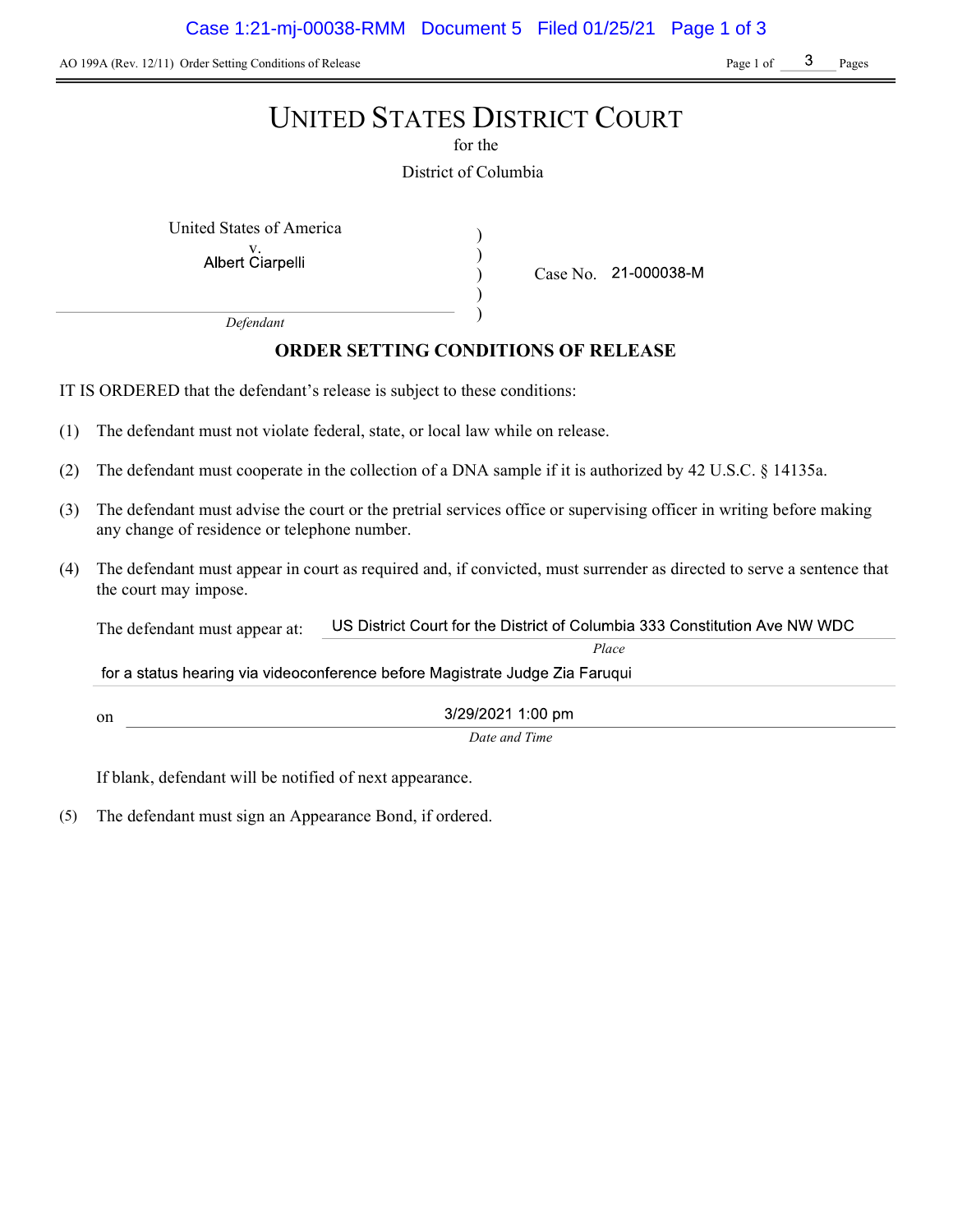|  |  | AO 199B (Rev. 12/11) Additional Conditions of Release |
|--|--|-------------------------------------------------------|
|--|--|-------------------------------------------------------|

Page 2 of 3 Pages

### ADDITIONAL CONDITIONS OF RELEASE

IT IS FURTHER ORDERED that the defendant's release is subject to the conditions marked below:

(6) The defendant is placed in the custody of:

| Person or organization |  |
|------------------------|--|
|                        |  |

Address (only if above is an organization)

City and state Tel. No.

who agrees to (a) supervise the defendant, (b) use every effort to assure the defendant's appearance at all court proceedings, and (c) notify the court immediately if the defendant violates a condition of release or is no longer in the custodian's custody.

Signed: Custodian Date  $(\times)$  (7) The defendant must:  $(X)$  (a) submit to supervision by and report for supervision to the District of Columbia Pretrial Services Agency, telephone number (202) 442-1000, no later than 01/28/2021 (b) continue or actively seek employment. (c) continue or start an education program. ( ) (d) surrender any passport to: ( ) (e) not obtain a passport or other international travel document.  $(\times)$  (f) abide by the following restrictions on personal association, residence, or travel: Defendant to notify PSA of travel outside of N.D. of N.Y.; Court to approve travel outside of continental U.S.; See (s). ( ) (g) avoid all contact, directly or indirectly, with any person who is or may be a victim or witness in the investigation or prosecution, including: ( ) (h) get medical or psychiatric treatment: (i) return to custody each at o'clock after being released at o'clock for employment, schooling, or the following purposes: ( ) (j) maintain residence at a halfway house or community corrections center, as the pretrial services office or supervising officer considers necessary. (k) not possess a firearm, destructive device, or other weapon. (1) not use alcohol  $($  ) at all  $($  ) excessively. ( ) (m) not use or unlawfully possess a narcotic drug or other controlled substances defined in 21 U.S.C. § 802, unless prescribed by a licensed medical practitioner. ( ) (n) submit to testing for a prohibited substance if required by the pretrial services office or supervising officer. Testing may be used with random frequency and may include urine testing, the wearing of a sweat patch, a remote alcohol testing system, and/or any form of prohibited substance screening or testing. The defendant must not obstruct, attempt to obstruct, or tamper with the efficiency and accuracy of prohibited substance screening or testing. ( ) (o) participate in a program of inpatient or outpatient substance abuse therapy and counseling if directed by the pretrial services office or supervising officer. ( ) (p) participate in one of the following location restriction programs and comply with its requirements as directed. ( ) (i) Curfew. You are restricted to your residence every day ( ) from to , or ( ) as directed by the pretrial services office or supervising officer; or  $($ ) (ii) Home Detention. You are restricted to your residence at all times except for employment; education; religious services; medical, substance abuse, or mental health treatment; attorney visits; court appearances; court-ordered obligations; or other activities approved in advance by the pretrial services office or supervising officer; or ( ) (iii) Home Incarceration. You are restricted to 24-hour-a-day lock-down at your residence except for medical necessities and court appearances or other activities specifically approved by the court. ( ) (q) submit to location monitoring as directed by the pretrial services office or supervising officer and comply with all of the program requirements and instructions provided. ( ) You must pay all or part of the cost of the program based on your ability to pay as determined by the pretrial services office or supervising officer. ( ) (r) report as soon as possible, to the pretrial services office or supervising officer, every contact with law enforcement personnel, including arrests, questioning, or traffic stops.  $(x)$  (s) Stay away from DC except for Court, meetings with attorney, PSA business; Report to PSA weekly by telephone at 202-442-1000; Do not illegally possess any firearms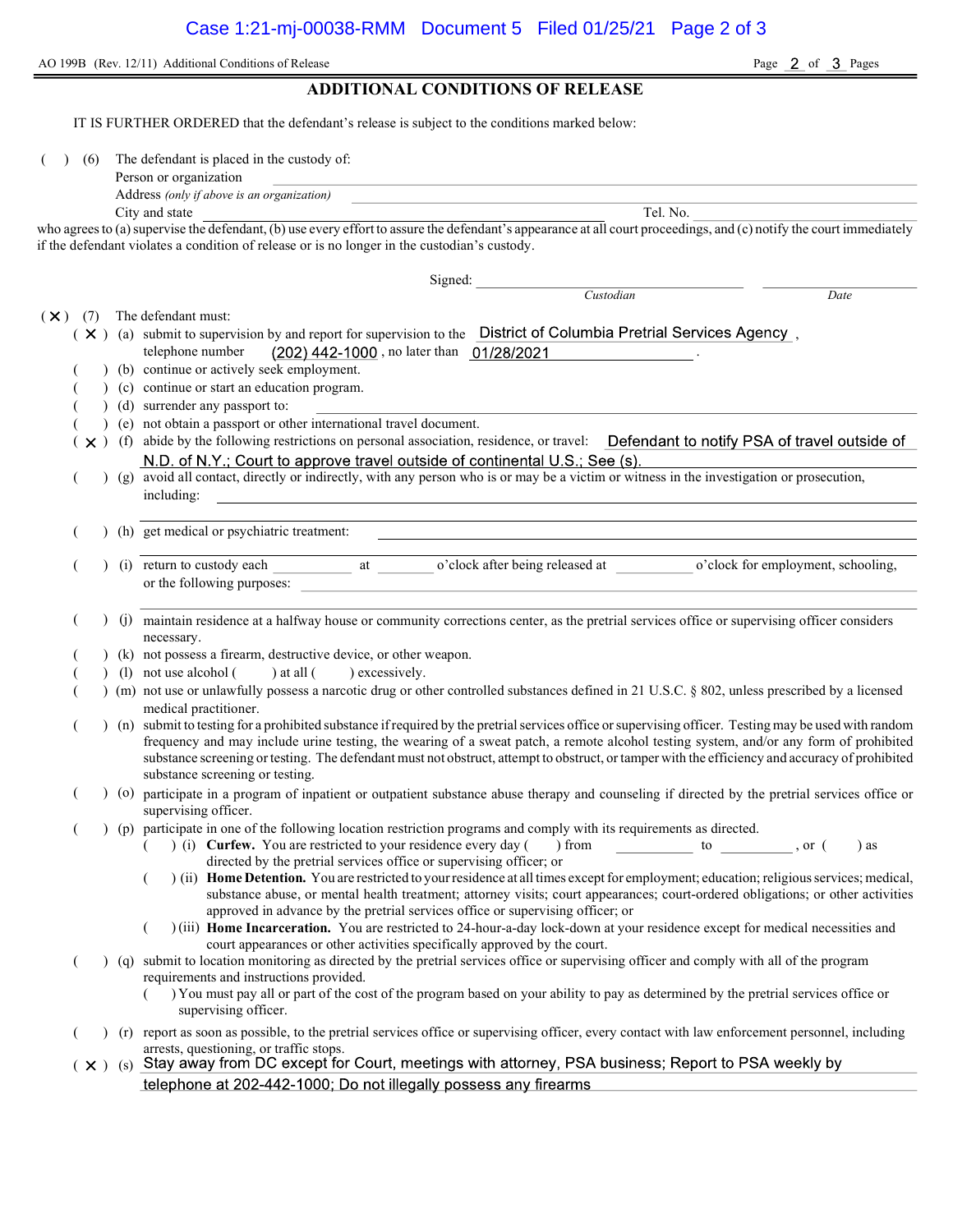#### ADVICE OF PENALTIES AND SANCTIONS

#### TO THE DEFENDANT:

#### YOU ARE ADVISED OF THE FOLLOWING PENALTIES AND SANCTIONS:

Violating any of the foregoing conditions of release may result in the immediate issuance of a warrant for your arrest, a revocation of your release, an order of detention, a forfeiture of any bond, and a prosecution for contempt of court and could result in imprisonment, a fine, or both.

While on release, if you commit a federal felony offense the punishment is an additional prison term of not more than ten years and for a federal misdemeanor offense the punishment is an additional prison term of not more than one year. This sentence will be consecutive (i.e., in addition to) to any other sentence you receive.

It is a crime punishable by up to ten years in prison, and a \$250,000 fine, or both, to: obstruct a criminal investigation; tamper with a witness, victim, or informant; retaliate or attempt to retaliate against a witness, victim, or informant; or intimidate or attempt to intimidate a witness, victim, juror, informant, or officer of the court. The penalties for tampering, retaliation, or intimidation are significantly more serious if they involve a killing or attempted killing.

If, after release, you knowingly fail to appear as the conditions of release require, or to surrender to serve a sentence,

- you may be prosecuted for failing to appear or surrender and additional punishment may be imposed. If you are convicted of: (1) an offense punishable by death, life imprisonment, or imprisonment for a term of fifteen years or more – you will be fined
	- not more than \$250,000 or imprisoned for not more than 10 years, or both;
	- (2) an offense punishable by imprisonment for a term of five years or more, but less than fifteen years you will be fined not more than \$250,000 or imprisoned for not more than five years, or both;
	- (3) any other felony you will be fined not more than \$250,000 or imprisoned not more than two years, or both;
	- (4) a misdemeanor you will be fined not more than \$100,000 or imprisoned not more than one year, or both.

A term of imprisonment imposed for failure to appear or surrender will be consecutive to any other sentence you receive. In addition, a failure to appear or surrender may result in the forfeiture of any bond posted.

#### Acknowledgment of the Defendant

I acknowledge that I am the defendant in this case and that I am aware of the conditions of release. I promise to obey all conditions of release, to appear as directed, and surrender to serve any sentence imposed. I am aware of the penalties and sanctions set forth above.

Acknowledged on the Record

Defendant's Signature

City and State

#### Directions to the United States Marshal

 $($   $J)$  The defendant is ORDERED released after processing.

1/26/2021

Date:

) The United States marshal is ORDERED to keep the defendant in custody until notified by the clerk or judge that the defendant has posted bond and/or complied with all other conditions for release. If still in custody, the defendant must be produced before the appropriate judge at the time and place specified.

Digitally signed by G. Michael Harvey Date: 2021.01.26 08:37:54 -05'00'

Judicial Officer's Signature

G. Michael Harvey, U.S. Magistrate Judge

Printed name and title

DISTRIBUTION: COURT DEFENDANT PRETRIAL SERVICE U.S. ATTORNEY U.S. MARSHAL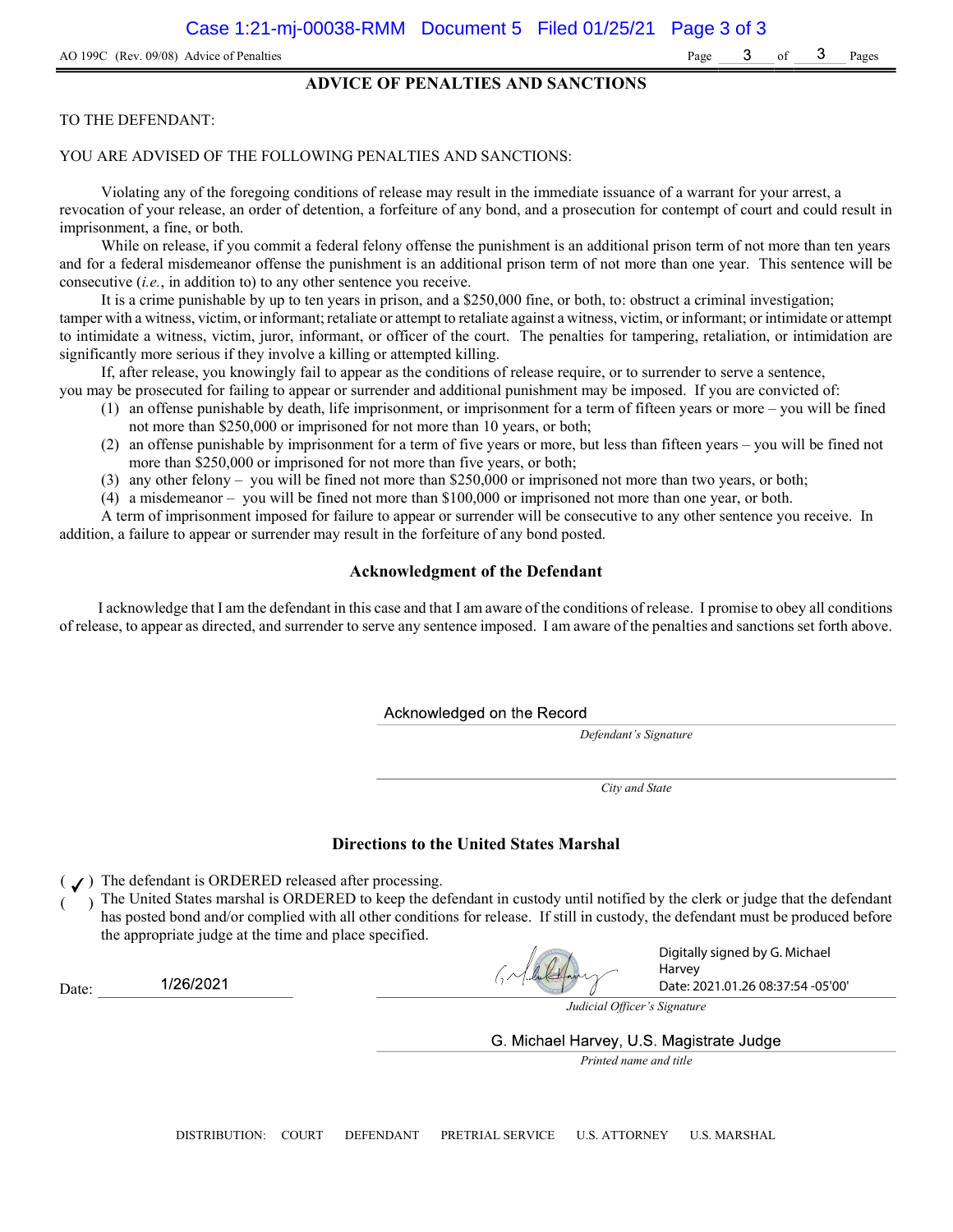AO 98 (Rev. 12/11) Appearance Bond

# UNITED STATES DISTRICT COURT

for the

) ) ) )

District of Columbia

United States of America )

v.<br>Albert Ciarpelli

Case No. 21-MJ-38 (1)

Defendant

## APPEARANCE BOND

### Defendant's Agreement

I, Albert Ciarpelli *(defendant)*, agree to follow every order of this court, or any court that considers this case, and I further agree that this bond may be forfeited if I fail:

 $(X)$  to appear for court proceedings;<br> $(X)$  if convicted, to surrender to serv  $(X)$  if convicted, to surrender to serve a sentence that the court may impose; or  $(X)$  to comply with all conditions set forth in the Order Setting Conditions of R

to comply with all conditions set forth in the Order Setting Conditions of Release.

# Type of Bond

 $(X)$  (1) This is a personal recognizance bond.

(2) This is an unsecured bond of \$

 $($   $)$  (3) This is a secured bond of \$, secured by:

 $($  ) (a)  $\$  , in cash deposited with the court.

( ) (b) the agreement of the defendant and each surety to forfeit the following cash or other property (describe the cash or other property, including claims on it  $-$  such as a lien, mortgage, or loan  $-$  and attach proof of ownership and value):

If this bond is secured by real property, documents to protect the secured interest may be filed of record.

( $\)$  (c) a bail bond with a solvent surety *(attach a copy of the bail bond, or describe it and identify the surety)*:

## Forfeiture or Release of the Bond

Forfeiture of the Bond. This appearance bond may be forfeited if the defendant does not comply with the above agreement. The court may immediately order the amount of the bond surrendered to the United States, including the security for the bond, if the defendant does not comply with the agreement. At the request of the United States, the court may order a judgment of forfeiture against the defendant and each surety for the entire amount of the bond, including interest and costs.